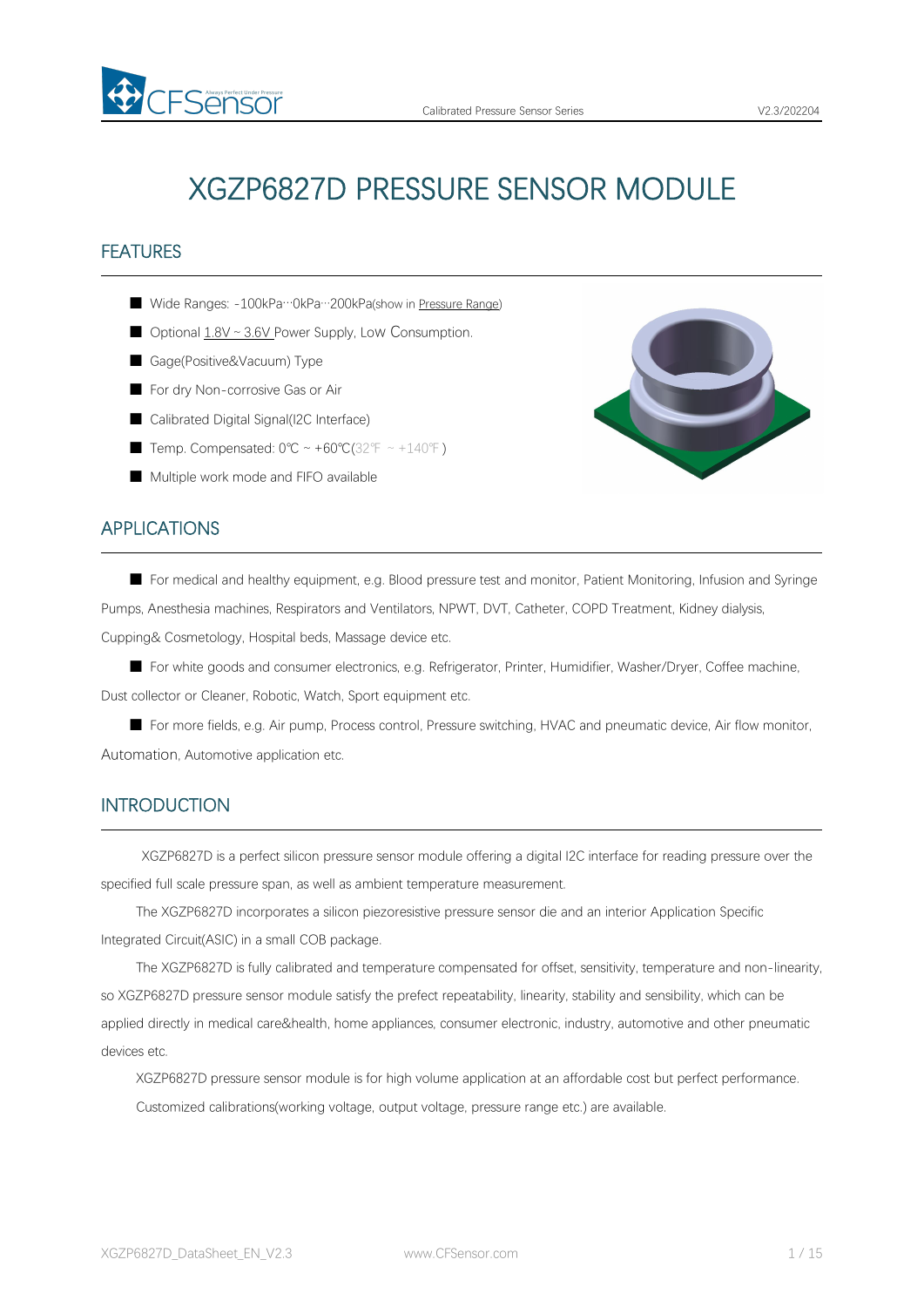# PERFORMANCE PARAMETER

Unless otherwise specified, measurements were taken with a a temperature of 25±1℃ and humidity ranging from 25 % ~ 85%RH.

|                              | <b>Item</b>                           | Data                        | Unit                       |
|------------------------------|---------------------------------------|-----------------------------|----------------------------|
|                              | Available Pressure Range <sup>1</sup> | $-1000200$                  | kPa                        |
|                              | Power Supply <sup>2</sup>             | 3.3V                        | Vdc                        |
|                              | Current Consumption                   | $6\,$                       | uA(@OSR_P=1024X)           |
|                              | ADC Resolution <sup>3</sup>           | 24                          | Bit                        |
|                              | SDA/SCL pull up resistor              | 4.7                         | Kohm                       |
| ESD HBM                      |                                       | 4000                        | $\vee$                     |
| Total                        | 10kPa < Pressure ≤ 200kPa             | ±2                          | %Span                      |
| Accuracy <sup>4</sup>        | Pressure ≤10kPa                       | $\pm 2.5$                   |                            |
|                              | Long Term Stability <sup>5</sup>      | $\pm 1$                     | %Span                      |
|                              | Over Pressure <sup>6</sup>            | 2X                          | Rated                      |
|                              | Burst Pressure                        | 3X                          | Rated                      |
|                              | Compensation Temp. <sup>8</sup>       | $0 \sim 60/32 \sim 140$     | $^{\circ}$ C/ $^{\circ}$ F |
| Operating Temp. <sup>9</sup> |                                       | $-20 \sim 100/-4 \sim 212$  | $\mathrm{C}/\mathrm{F}$    |
|                              | Storage Temp.                         | $-30 \sim 125/-22 \sim 257$ | $\mathrm{C}/\mathrm{F}$    |
|                              | Response Time <sup>10</sup>           | 2.5                         | mS                         |

1 Pressure Range(Operating pressure): The available pressure range including variousspan, not a specific pressure range.

2 Power supply: The default test voltage value: 3.3V, optional power supply voltage range:1.8~3.6V.

3 ADC Resolution:The ADC resolution is defined as the smallest incremental voltage that can be recognized and thus causes a change in the digital output.

4 Total Accuracy: The max. deviation in output from ideal transfer function at any pressure or temperature over the specified ranges, units are in percent of full scale span (%FSS), which mainly consists of: Offset and Span Shift; Linearity(Non-linearity); Repeatability; Pressure Hsteresis ; TcOffset and TcSpan.

4.1. The accuracy in table is the typical output accuracy. The accuracy is notidentical accroding to different specified pressure range. Contact factory for more information or for higher accuracy requirement(e.g ±1%Span) if need.

4.2 Non-linearity(Linearity): the deviation of measured output from "Best Straight Line" through three points (Offset pressure, FS pressure and ½ FS pressure)at constant temperature.

4.3 Repeatability: the deviation of measured output when the same pressure is applied continuously, with pressure approaching from the same direction within the specified operating pressure range,under the same operating conditions.

4.4 Pressure Hysteresis: the deviation of measured output at any pressure within the specified range, when this pressure is applied continuously, with pressure approaching from opposite directions within the specified operating pressure range, under the same operating conditions.

4.5 TcOffset (TCO:Temp. Coefficient of Offset): the deviation of measured output with minimum rated pressure applied, over the temperature range of 0° to 60°C, relative to 25°C.

4.6 TcSpan (TCS:Temp. Coefficient of Span): the deviation of measured output over the temperature range of 0° to 60°C, relative to 25°C.

5. Long Term Stability: the sensor's output deviation when subjected to 1000 hours pressure test.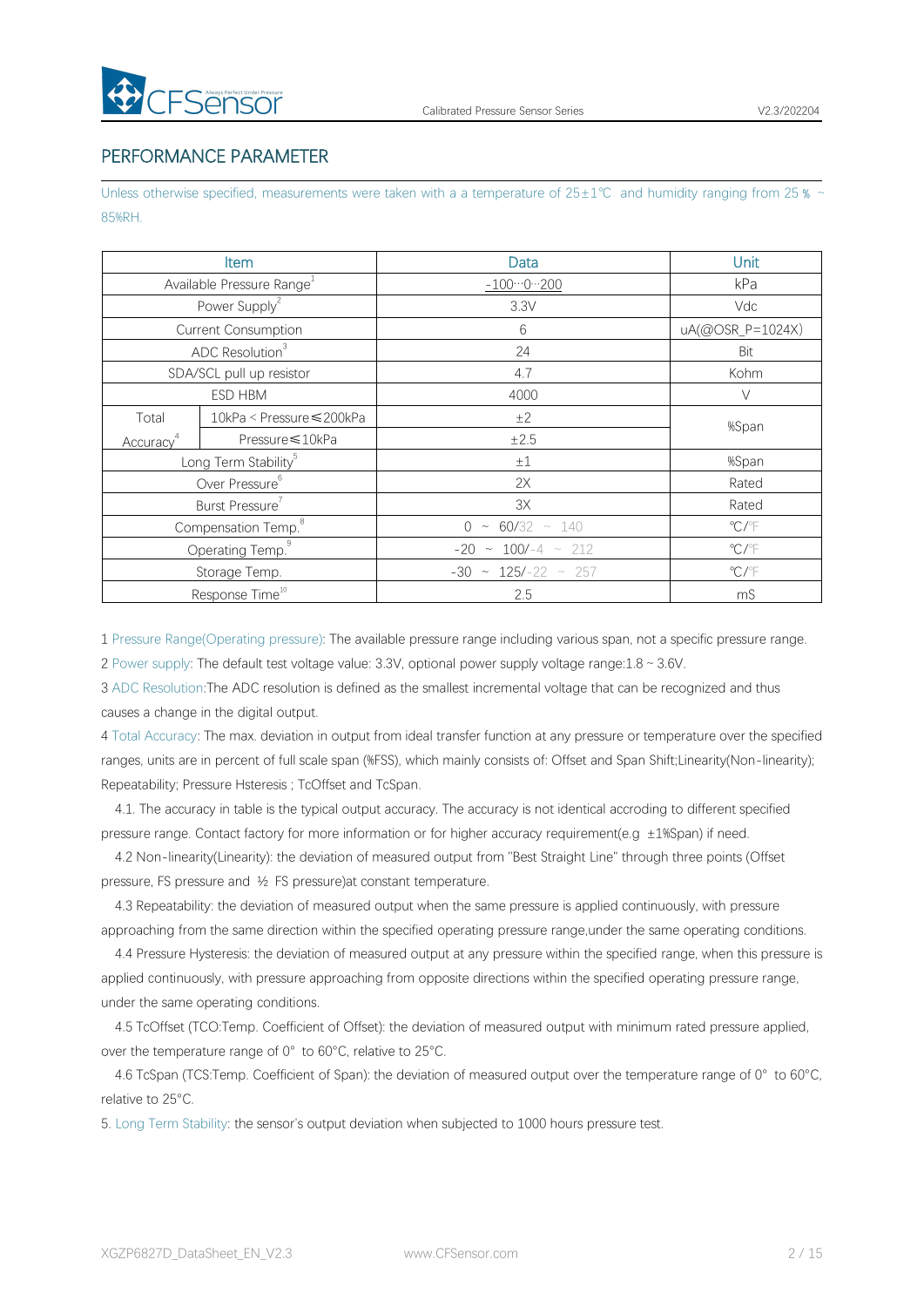

6. Over Pressure (Proof pressure): the maximum pressure which may be applied without causing durable shifts of the electrical parameters of the sensing element and remain the specification once pressure is returned to the operating pressure range.

7. Burst Pressure: the maximum pressure which may be applied without causing damage to the sensing die or leaks; The sensor should not be expected to recover function after exposure to any pressure beyond the burst pressure.

8. Compensated Temperature: the temperature range over which the sensor have an output proportional to pressure within the specified performance limits.

9. Operating Temperature (or Ambient Temperature): the temperature range over which the sensor have an output proportional to pressure but may not remain within the specified performance limits.

10. Response Time: it is defined as the time for the incremental change in the output from 10% to 90% of of its final value when subjected to a specified step change in pressure.

| Parameter                  | Min.  | Typ. | Max.           | Unit         | <b>Notes</b>                       |
|----------------------------|-------|------|----------------|--------------|------------------------------------|
| Power Supply               | 1.8   | 3.3  | 3.6            | $\vee$       |                                    |
| Working Temp.              | $-20$ |      | 85             | $\mathrm{C}$ |                                    |
| Standby Current            |       | 100  | 250            | nA           | Sleep statue in 25°C               |
| Max.Average.Current        |       |      | 0.6            | mA           | Constant measnurement              |
| LDO Output                 | 1.58  | 1.67 | 1.85           | $\vee$       |                                    |
| <b>PSRR</b>                | 17    |      |                | dB           | $VDD=1.8V$                         |
|                            | 32    |      |                | dB           | $VDD=2.0V$                         |
| Start Time                 |       |      | $\mathbf{1}$   | ms           | power-on to start of communication |
|                            |       |      | 2.5            | ms           | power-on to start of measurement   |
| Response Time              |       |      | 0.5            | ms           | Sleep state to start communication |
|                            |       |      | $\overline{c}$ | ms           | Sleep state to start measurement   |
| Temp. Meas. Range          | $-40$ |      | 150            | $^{\circ}C$  | Interior temp. sensor              |
| <b>IIC Clock Frequency</b> |       |      | 400            | KHz          |                                    |

# ELECTRICAL CHARACTERISTICS(ASIC)

# CRICUIT DIAGRAM

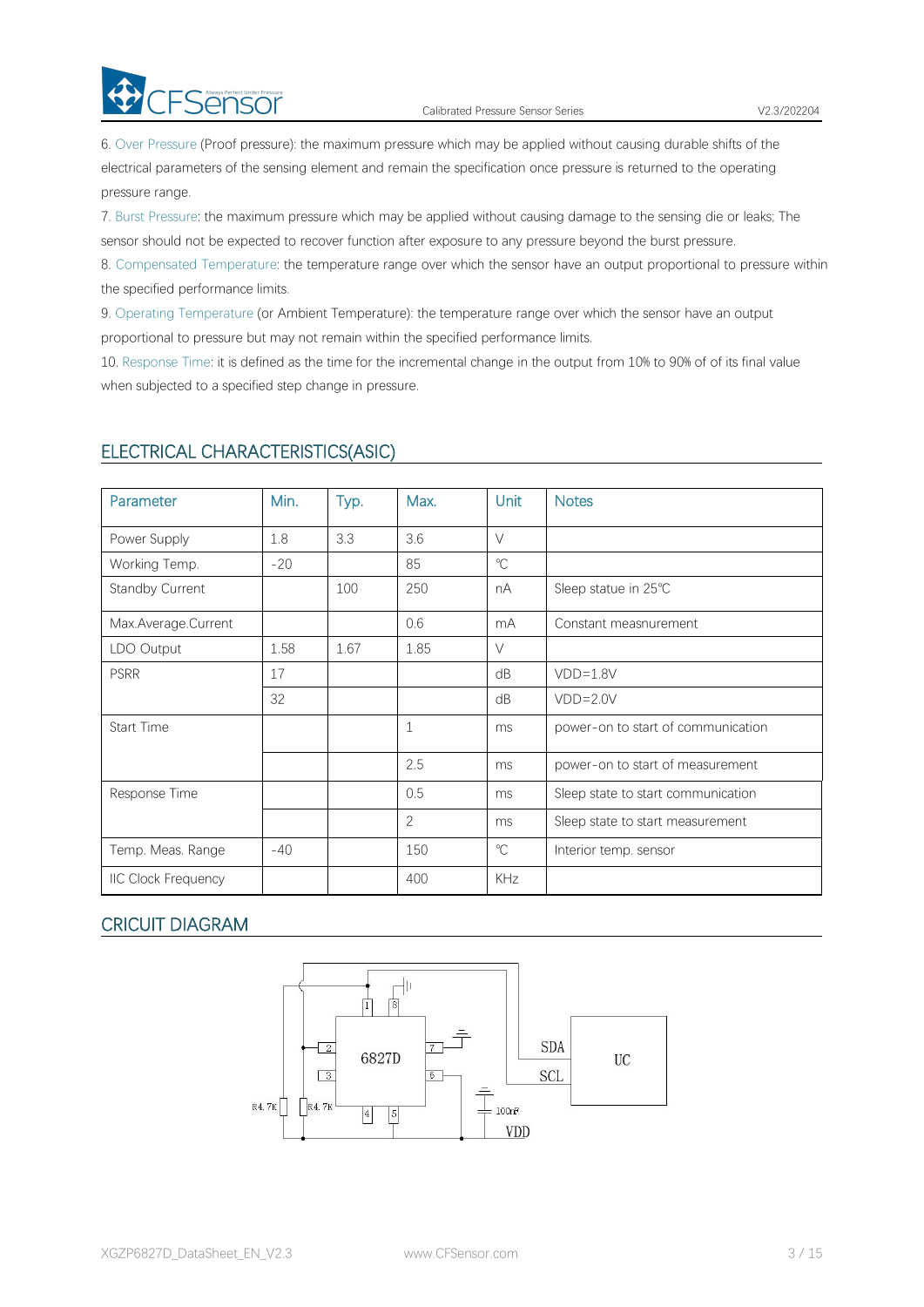

#### DIMENSION (Unit:mm)





| <b>PTN</b> | Name       | 1/0 | Function                            |
|------------|------------|-----|-------------------------------------|
| 1          | SCL        | T   | IIC serial clock input pin          |
| 2          | <b>SDA</b> | I/0 | IIC serial bi-directional input pin |
| 3          | <b>TNT</b> | 0   | Interrupt output (data ready)       |
| 4          | NС         |     | NO Connect                          |
| 5          | VDD        | T   | Power supply                        |
| 6          | VDDIO      | I   | Power Supply for I/O Circuit        |
| 7          | GND        | T   | Ground                              |
| 8          |            |     | Ground                              |





# CROSS SECTION FOOTPRINT(REFERENCE)



#### Notes:

- 1.Implement ESD protection during whole soldering and assembly process.
- 2.Overload voltage(max.3.6Vdc) may burn the ASIC and cause the sensor fail throughly.
- 3. More detalis about soldering and storage etc., refer to [Overall](#page-10-0) notes.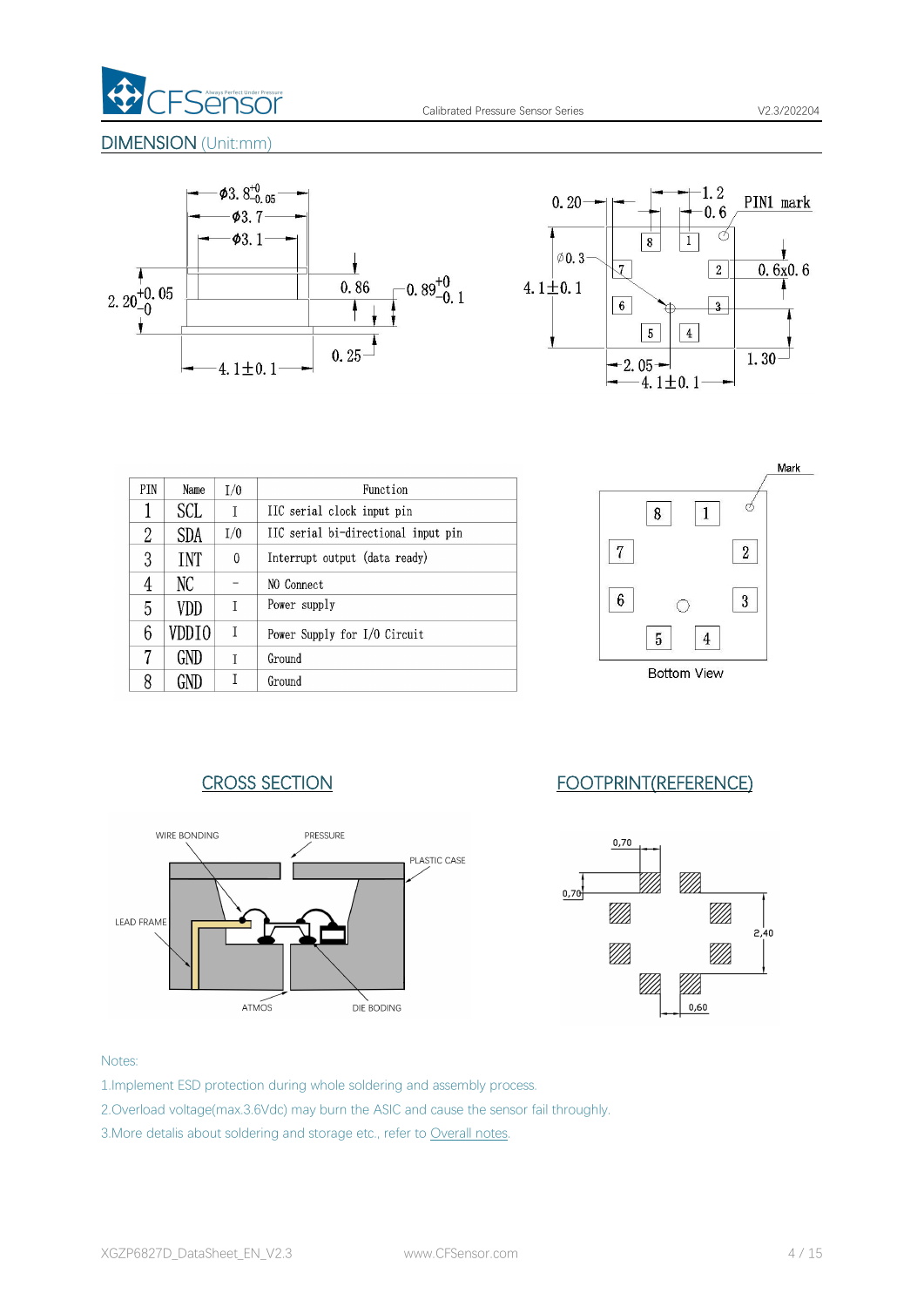

# ORDER GUIDE



Note: Any custom requirement, please remark herewith Part number(e.g custom pressure range etc,.)

# <span id="page-4-0"></span>ROUTINE PRESSURE RANGE

| Pressure Range (kPa)                                                  | <b>Pressure Range</b> (by other units)      | <b>Part Number</b> |  |  |  |  |  |
|-----------------------------------------------------------------------|---------------------------------------------|--------------------|--|--|--|--|--|
| $0 \sim 20$                                                           | $0 \sim 200$ mbar / $0 \sim 150$ mmHg       | XGZP6827D 020KPG   |  |  |  |  |  |
| $0 \sim 40$                                                           | $0 \sim 400$ mbar / $0 \sim 300$ mmHg       | XGZP6827D 040KPG   |  |  |  |  |  |
| $0 \sim 100$                                                          | $0 \sim 1$ bar /0 ~ 14.5PSI                 | XGZP6827D 100KPG   |  |  |  |  |  |
| $-100 \sim 0$                                                         | $-1 \sim$ 0bar / $-14.5 \sim$ 0PSI          | XGZP6827D 100KPGN  |  |  |  |  |  |
| $-40 \sim 40$                                                         | $-400 \sim 400$ mbar / $-300 \sim 300$ mmHg | XGZP6827D 040KPGPN |  |  |  |  |  |
| Other higher pressure range or custom pressure span, consult CFSensor |                                             |                    |  |  |  |  |  |

# I2C TIME DIAGRAM

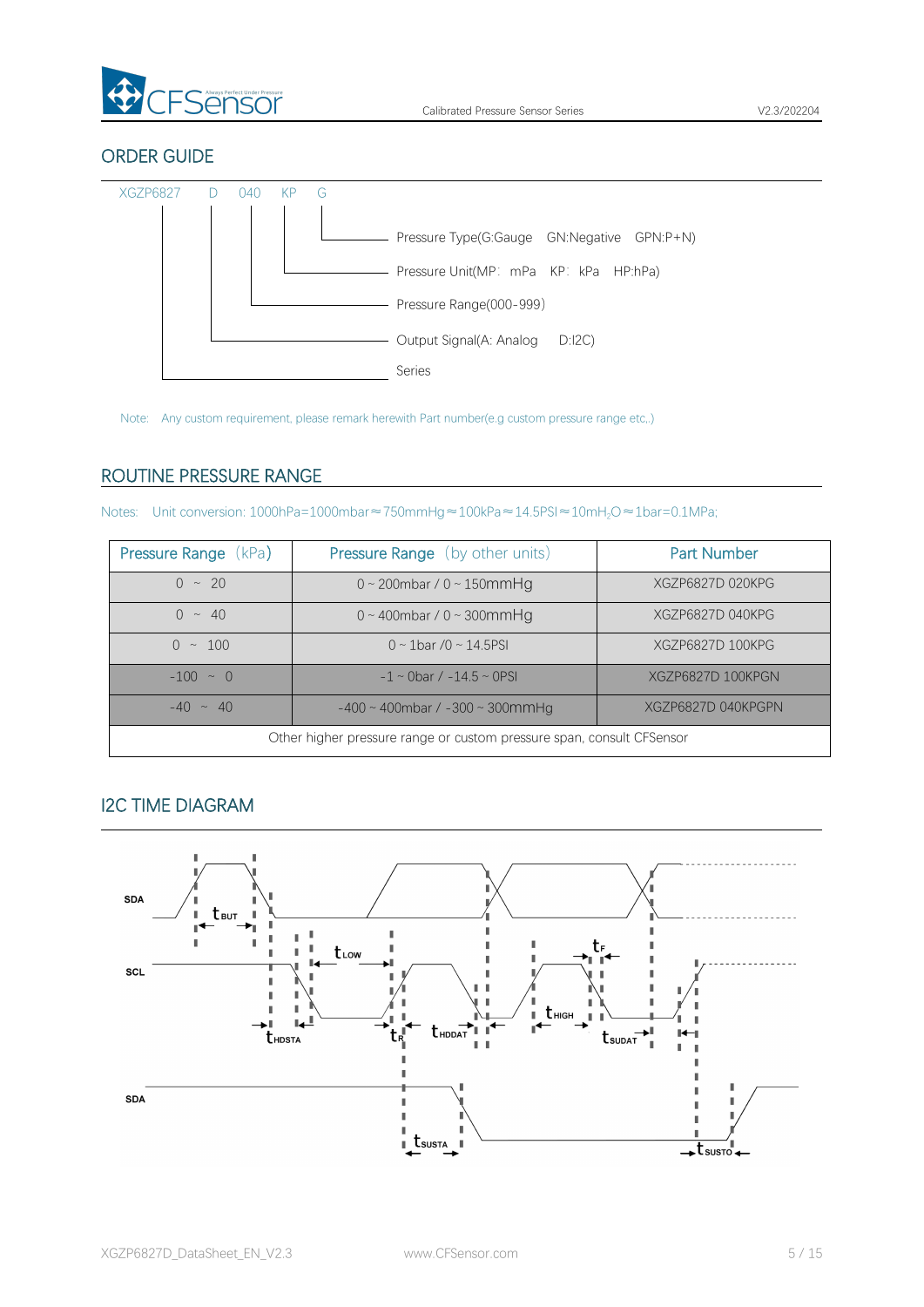

Calibrated Pressure Sensor Series V2.3/202204

The I2C interface protocol has special bus signal conditions. Start (S), stop (P) and binary data conditions are shown below. At start condition, SCL is high and SDA has a falling edge. Then the slave address is sent. After the 7 address bits, the direction control bit R/W selects the read or write operation. When a slave device recognizes that it is being addressed, it should acknowledge by pulling SDA low in the ninth SCL (ACK) cycle.

At stop condition, SCL is also high, but SDA has a rising edge. Data must be held stable at SDA when SCL is high. Data can change value at SDA only when SCL is low.

# OPERATION MODE

XGZP6827D includes "NOR", "CYC" and "CMD" three working modes. The first two modes can be switched normally by the user. CMD is the calibrated mode before delivery,so it is not recommended for users to use this mode.

Users can switch among the three working modes by sending control commands. If the product is under measurement when the mode switching control command is sent, then this mode switching command will be delayed until the current measurement period ends before being executed. All other commands that continue to be sent will be ignored until this command is executed.

#### NOR Mode

This mode is the default working mode after power-on. In this mode, the external controller (MCU) must actively send a control command to trigger a measurement process, otherwise the product is always in a deep sleep state. A pressure and temperature measurement and calibration process will be started only after the control command is correctly received, and will automatically enter a deep sleep state after completion to save power consumption until the next control command is received. During deep sleep, the current consumption is about  $0.1\mu$ A. NOR mode is suitable for applications with very low sampling rates, or applications that need to work synchronously with the master device.

#### CYC Mode

CYC mode (Cyclic mode) is an automatic periodic working mode. In this mode, the product will periodically switch automatically between the measurement state and the sleep state, and the user can read the measurement results at any time.

In CYC mode, the product will automatically and periodically execute the operation of the last received control command until a new control command is received; if no control command is sent after entering CYC mode, the default measurement command will be executed.

In CYC mode, FIFO (first in, first out) is enabled by default, and only pressure or temperature values can be read out through the digital interface each time. The user can continuously read out the measurement results

stored in the FIFO until the FIFO is empty.<br>If the FIFO is disabled, the user must read the 20-bit pressure value and 20-bit temperature value at one time.<br>When reading data, if the product is just under measurement, the r it can be judged whether the read measurement result is updated according to the read status byte.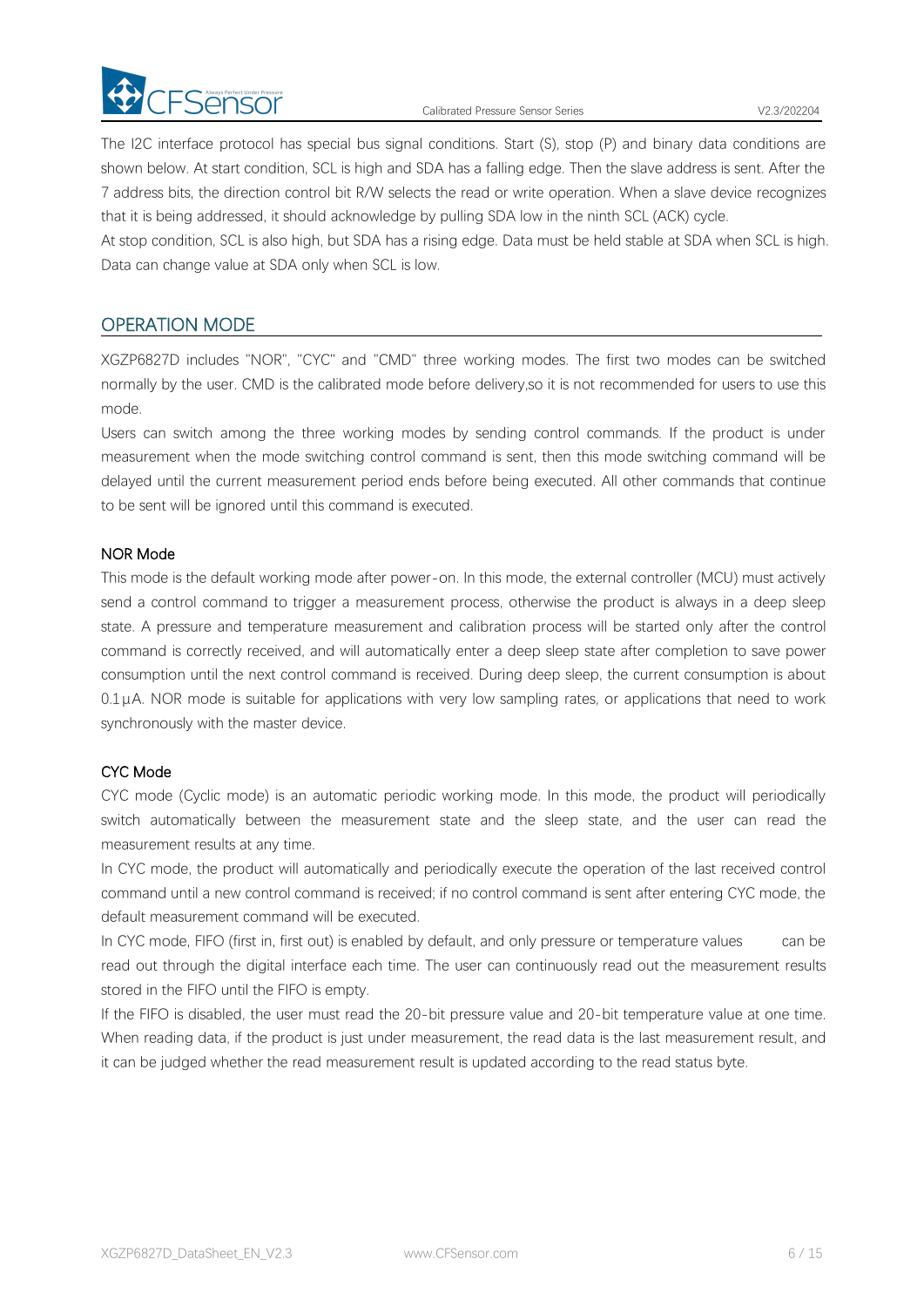

# I2C INTERFACE

The I2C bus uses SCL and SDA as signal lines, both of which are connected to VDD through pull-up resistors (typ.value: 4.7K) and remain high level when not communicating. I2C device factory setting slave address: 0X38



Write 0xE1 0x08 0x00 to sensor address 0x70 to set XGZP6827D to enable the calibration calculation function of pressure value and temperature value; write 0xAC 0x77 0x00 to sensor address 0x70 to notify XGZP6827D to start a pressure value and temperature value measurement .

0x70 means the default 7bits I2C sensor slave device address is 0x38, and the last 1bit is 0 means the master device MCU writes the slave device.

The write address is  $0 \times 38 \le 1 + 0 = 0 \times 70$ , the read address is  $0 \times 38 \le 1 + 1 = 0 \times 71$ 

# Read Operation





The status of the sensor is judged by the Status byte read from the sensor. For details, please refer to

(b)When the FIFO is enabled, read the measurement data in the FIFO



(c) When the FIFO is disabled, after sending the 0xAC 0x77 0x00 command, wait for the end of the sensor measurement, and then read the 20bit pressure and 20bit temperature measurement data.

|   | Slave |   |        |   | Pressure    |   | Pressure |              | Pressure    |   | <b>Temp</b> |   | <b>Temp</b> |                | Temp |             |   |
|---|-------|---|--------|---|-------------|---|----------|--------------|-------------|---|-------------|---|-------------|----------------|------|-------------|---|
| s | Addr  | A | Status | A | <b>Data</b> | A | Data     | $\mathsf{A}$ | <b>Data</b> | A | Data        | A | Data        | $\overline{A}$ | Data | $N_{\perp}$ | P |
|   |       |   |        |   | [23:16]     |   | [15:8]   |              | [7:0]       |   | [23:16]     |   | [15:8]      |                | 7:01 |             |   |

Note: After sending the write command, need to wait for a period of time, wait for the end of the sensor measurement of the slave device, and then send the read command to read the measurement data.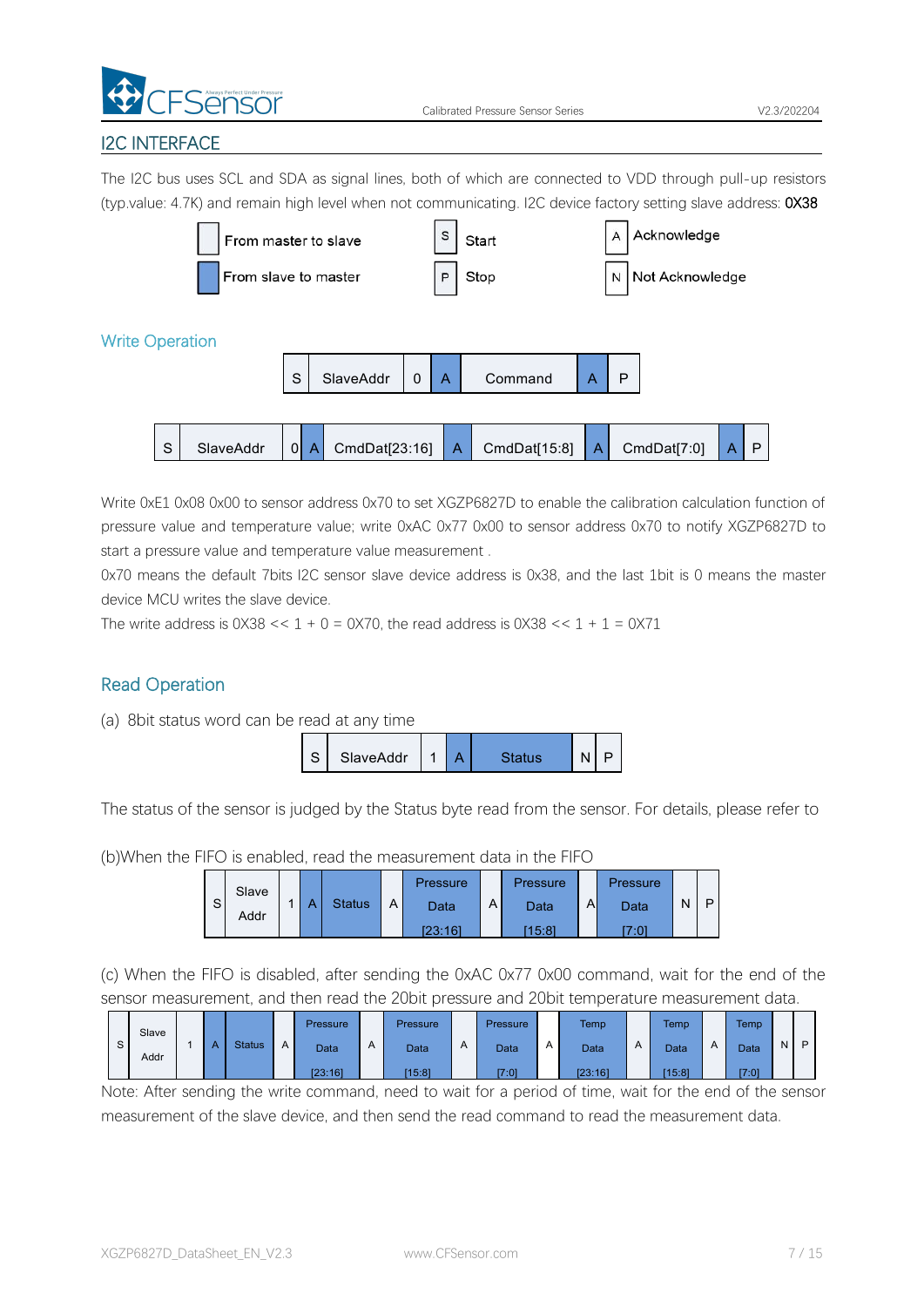

#### Table: Status of Bits

Use the I2C interface for read operation, and the valid data read always starts from the status byte (Status). The status byte reflects the state of the chip after the last command was executed.

| <b>Bit</b>       | Significancy       | Description                                                                                         |
|------------------|--------------------|-----------------------------------------------------------------------------------------------------|
| Bit7             | (Busy indication)  | 1--device busy, under measurement Status                                                            |
|                  |                    | 0--device idle, under sleep Status                                                                  |
|                  |                    | 00--present status is NOR mode;                                                                     |
| Bit6:5           | (Mode Status)      | 01--present status is CYC mode;                                                                     |
|                  |                    | 1x--present status is CMD mode.                                                                     |
|                  | CRC_flag           | 0--Indicates that the OTP memory data integrity test (CRC) passed;                                  |
| Bit4             | (Memory integrity/ | 1--Indicates that the integrity test has failed, indicating that there is an error in the OTP data, |
|                  | error flag)        | and the retention of the OTP data may be invalid.                                                   |
|                  | (Calibration       | 0--The calibration calculation function is disabled, and the output data is the original data       |
| Bit3             | Enable)            | output by the ADC;                                                                                  |
|                  |                    | 1--The calibration calculation function is enabled, and the output data is the calibrated data.     |
| Bit2             | FIFO_Enable        | 0--FIFO function is disabled;                                                                       |
|                  |                    | 1--FIFOfunction is enabled                                                                          |
| Bit1             | FIFO_FULL          | 0--FIFO data is not full;                                                                           |
|                  |                    | 1--FIFO data is full                                                                                |
| Bit <sub>0</sub> | FIFO_EMPTY         | 0--FIFO data is not empty;                                                                          |
|                  |                    | 1--FIFO data is empty.                                                                              |

# INT Interruption

After starting the measurement, INT becomes a low level "0"; after the measurement is over, INT becomes a high level "1", after reading the data, the INT pin is automatically set to 0, and the INT pin is PIN 3.

#### Sleep Standby

After the sensor completes the measurement, it enters the sleep standby state, and the standby power consumption is 0.1uA。

# IIC Command Description

| Command | Configuration          | Return value             | Description                   |
|---------|------------------------|--------------------------|-------------------------------|
| 0xAC    | Refer to annex table A | 20 bit pressure value    | 1: measurement don't finish   |
|         |                        | 20 bit tempreature value | 0: measurement finished       |
| 0xA8    |                        |                          | Enter NOR mode                |
| 0xE0    |                        |                          | Enter CYC mode                |
| 0xE1    | Refer to annex table B |                          | Modify sleep time of CYC mode |
| 0xBA    |                        |                          | Soft reset                    |
| 0xBB    |                        |                          | <b>FIFO Reset</b>             |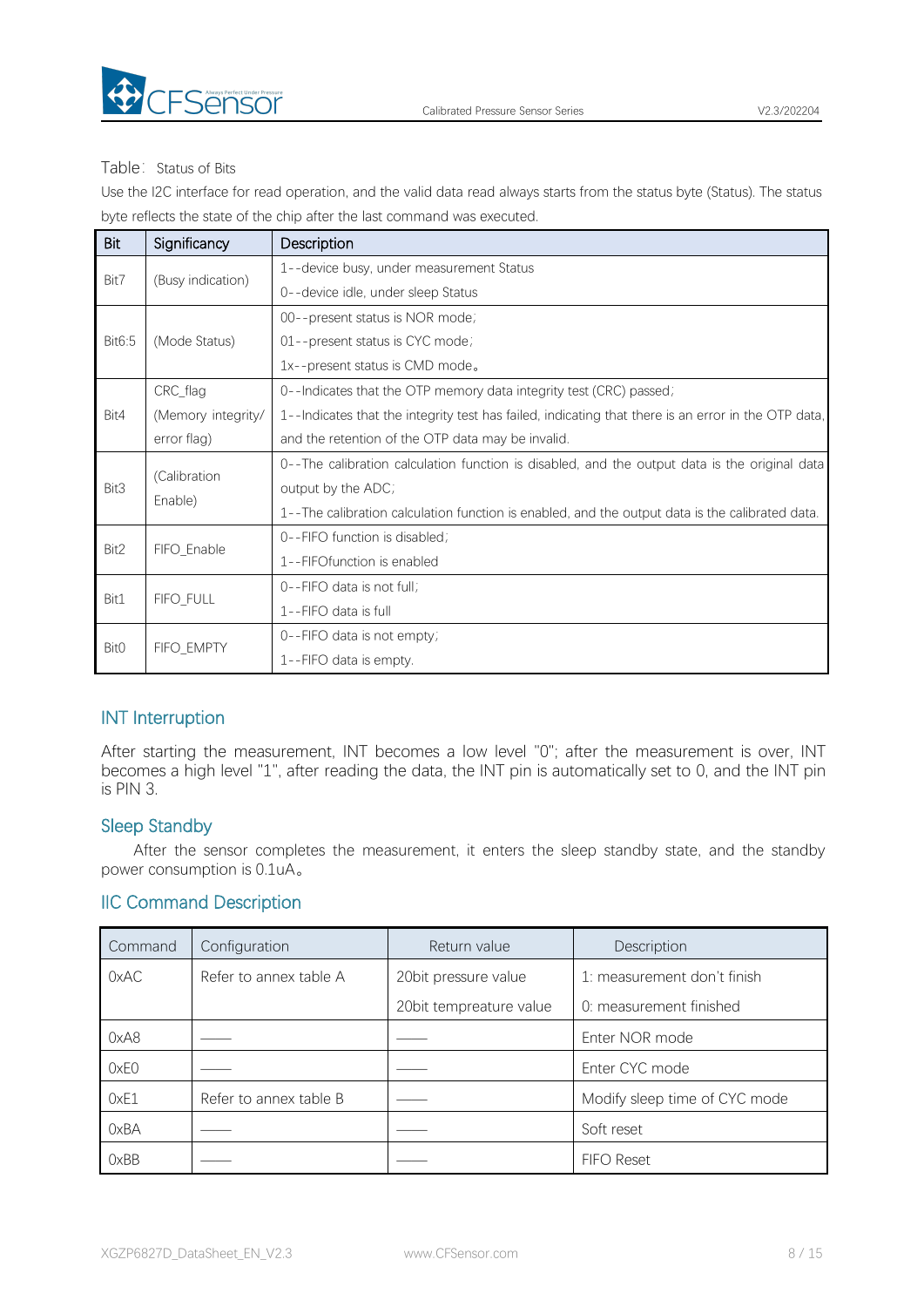

| <b>Binary Value</b> | OSR_P/OSR_T | Measurement Time (ms) |
|---------------------|-------------|-----------------------|
| 000                 | 128x        | 33                    |
| 001                 | 64x         | 17                    |
| 010                 | 32x         | 8.4                   |
| 011                 | 16x         | 4.3                   |
| 100                 | 8x          | 2.2                   |
| 101                 | 4x          | 1.2                   |
| 110                 | 2x          | 0.7                   |
| 111                 | 1x          | 0.4                   |

Annex Table A: ADC OSR Setting&Measurement Time

# Annex Table B: CYC Mode System Configuration Instructions

| <b>Binary Value</b> | OSR_P/OSR_T                 | Measurement Time (ms)                        |  |  |  |  |  |
|---------------------|-----------------------------|----------------------------------------------|--|--|--|--|--|
| 15                  | <b>INT PIN Active Level</b> | 0: Low Level active 1: High Level active     |  |  |  |  |  |
| 14                  | FIFO interrupttion          | 0: Close interrupttion when data full        |  |  |  |  |  |
|                     | when data full              | 1: Enable interrupttion when data full       |  |  |  |  |  |
| 13                  |                             | Reserve                                      |  |  |  |  |  |
| 12                  | FIFO funtion                | 0: close FIFO<br>1:enable FIFO               |  |  |  |  |  |
| 11                  | Output data type            | 0: raw output data 1: calibrated output data |  |  |  |  |  |
| [10:9]              |                             | Reserve                                      |  |  |  |  |  |
| [8:6]               | Temperature                 | 000: measure temp.at every cycle             |  |  |  |  |  |
|                     | measurement rate            | 001: measure temp.at 2 cycles                |  |  |  |  |  |
|                     | control                     | 010: measure temp.at 4 cycles                |  |  |  |  |  |
|                     |                             | 011: measure temp.at 8 cycles                |  |  |  |  |  |
|                     |                             | 100: measure temp.at 16 cycles               |  |  |  |  |  |
|                     |                             | 101: measure temp.at 32 cycles               |  |  |  |  |  |
|                     |                             | 110: measure temp.at 64 cycles               |  |  |  |  |  |
|                     |                             | 111: measure temp.at 128 cycles              |  |  |  |  |  |
| [5:3]               | Measurement cycle           | 000:5ms(200Hz)<br>001:10ms(100Hz)            |  |  |  |  |  |
|                     | setting                     | 010:20ms(50Hz)<br>011:40ms(25Hz)             |  |  |  |  |  |
|                     |                             | 100:80ms(12.5Hz)<br>101:250ms(4Hz)           |  |  |  |  |  |
|                     |                             | 110:500ms(2Hz)<br>111:1000ms(1Hz)            |  |  |  |  |  |
| $[2:0]$             |                             | Reserve                                      |  |  |  |  |  |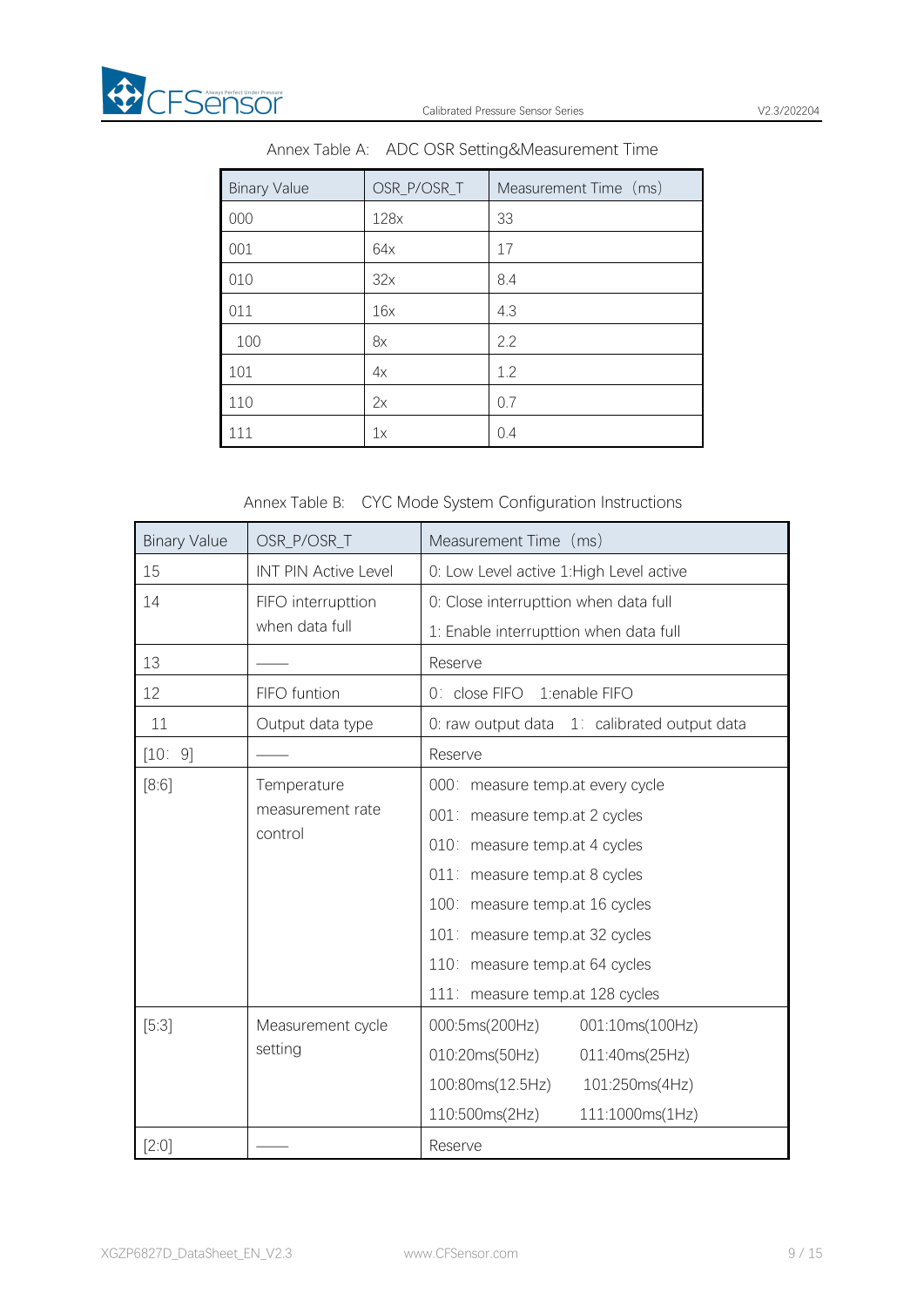

#### 0xAC Instruction description

Instruction format:

| Command byte | Data byte 0 |  |  |            |                            |  |      |  | Data byte 1 |   |  |        |                    |  |  |  |  |  |
|--------------|-------------|--|--|------------|----------------------------|--|------|--|-------------|---|--|--------|--------------------|--|--|--|--|--|
| $- -$        |             |  |  |            | $\tilde{\phantom{a}}$<br>▃ |  | 0    |  | 'n          | 5 |  | $\sim$ | $\sim$<br><u>_</u> |  |  |  |  |  |
| 0xAC         | $-$         |  |  | JSR<br>$-$ |                            |  | 0x00 |  |             |   |  |        |                    |  |  |  |  |  |

EG.: to set 32 times oversampling of pressure and temperature, send the following command:



# Conversion Example:

The pressure calibration value is converted as follows:

Convert 0x9B, 0xB0, and 0xC5 to decimal numbers as 10203333. This calculation assumes that the calibration range used is 20Kpa-120Kpa, and the corresponding AD output is 2516582~14260633 (15%AD~85%AD), Actual pressure value=(40-0)/(14260633-2516582)\*(10203333-2516582)+0=10.99 Kpa

The temperature calibration value is converted as follows:

Converting 0x56, 0xAA, 0x00 to decimal number is 5679616. Since the read calibration data is expressed as a percentage, this percentage is numerically equal to the maximum value of the decimal number and 24bits unsigned number we converted (16777216) ratio, so it can be calculated when converting the percentage: 5679616/16777216\*100%=33.85%

The measurement range of the temperature sensor is specified as -50℃~150℃, so the calibration value =(150-(-50))\*33.85%-50=17.70℃

When using FIFO to read 24-bit data, the upper 20 bits can be used for the above calculation. The reference formula is as follows:

Temperature [°C] = 
$$
\frac{T[19:0]}{2^{20}} \cdot 200 - 50
$$

In the same way, the above pressure calculation formula can be calculated by only taking the upper20 digits.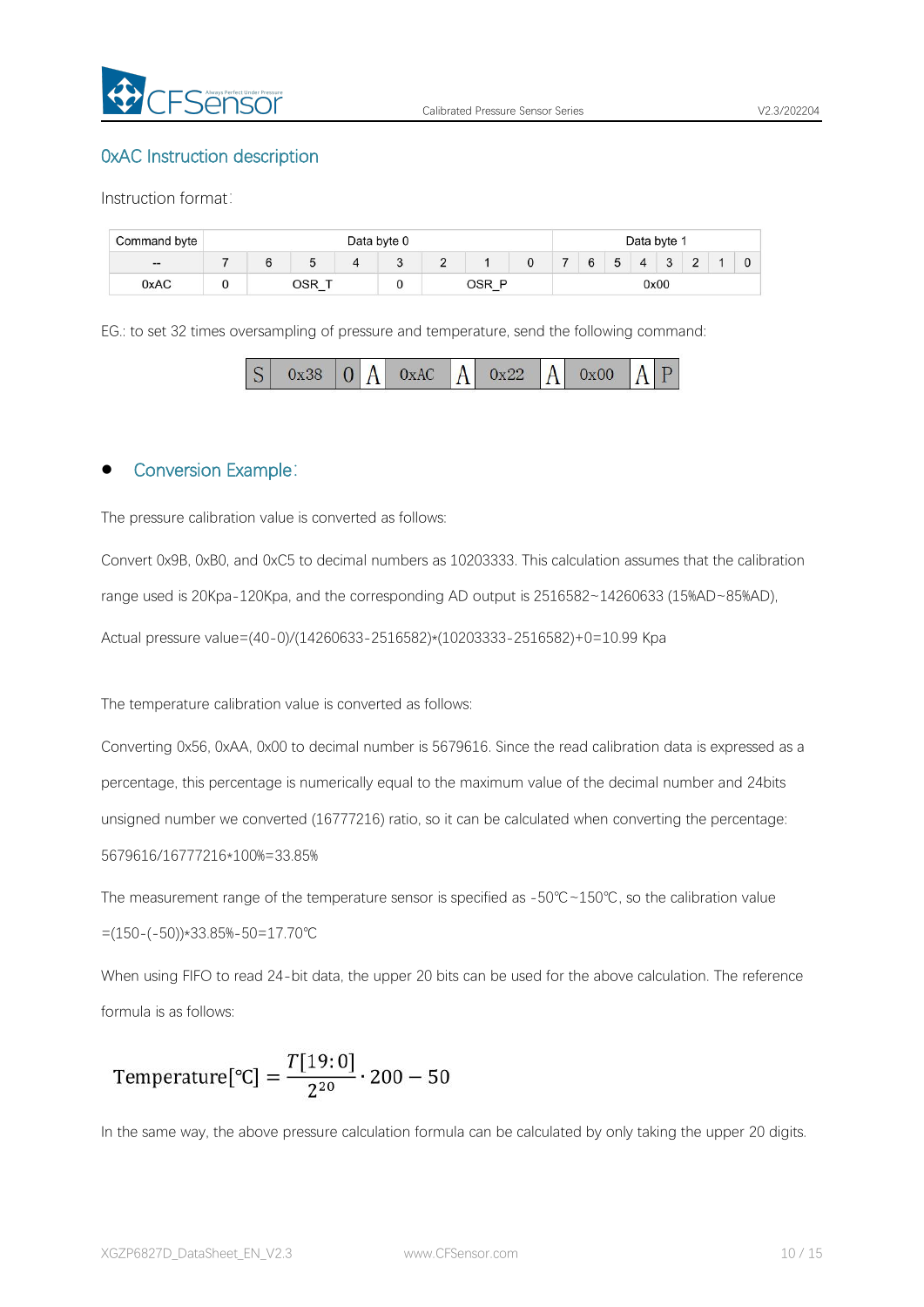

# <span id="page-10-0"></span>PACKING INFORMATION

#### Tape&Reel(unit:mm)

Quantity/Reel: 2,500 pcs



Reel

Note: The packing method for less quantity than standard quantity/reel may be not quite same with above.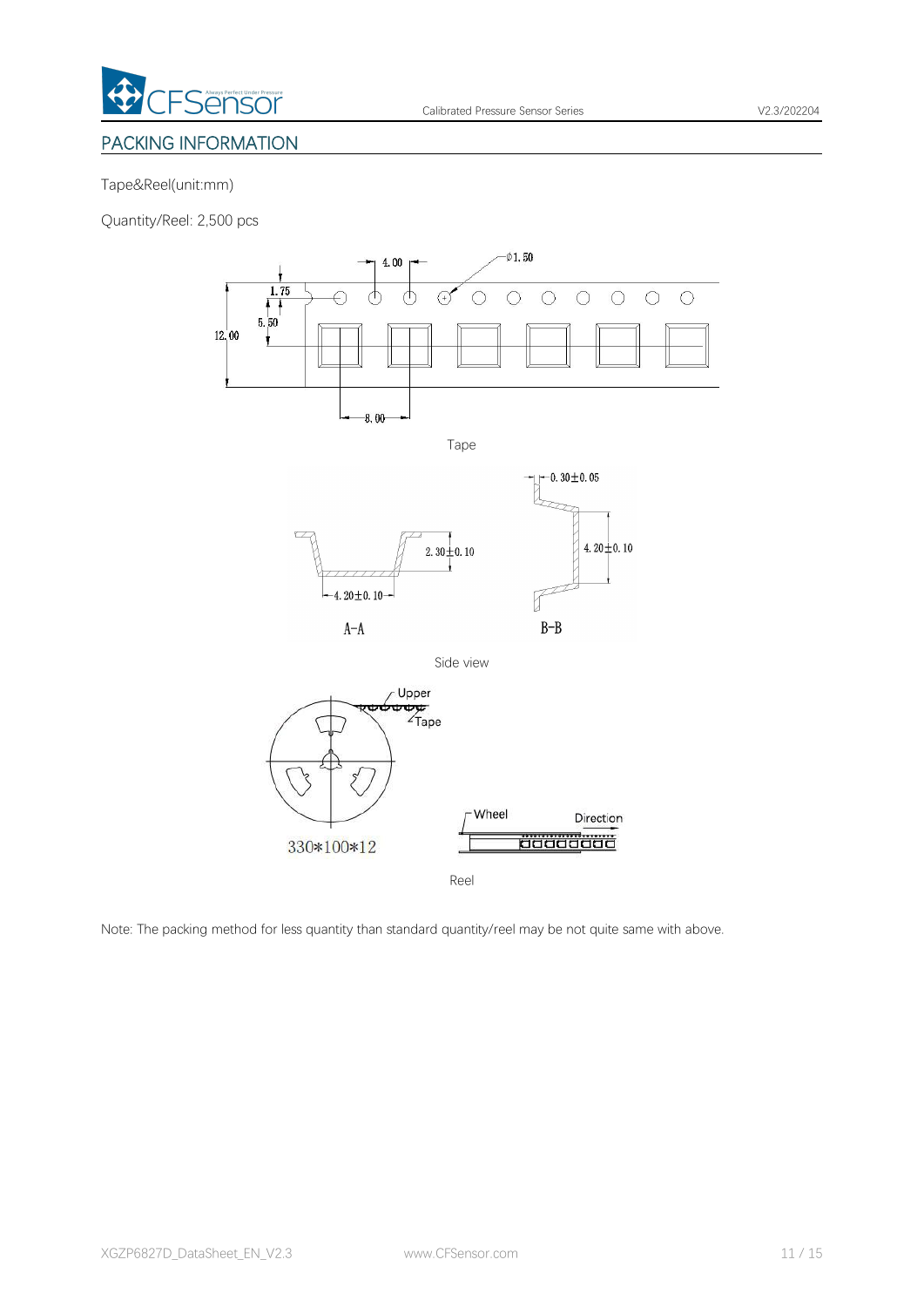

# OVERALL NOTES

Unless otherwise specified, following notes are general attention or presentation for all products from CFSensor.

#### **Mounting**

The following steps is for transmitting the air pressure to sensor after sensor soldering on PCB.

▼ For some sensors that come with inlet tube, select the flexiable pipe to suit the pressure inlet that is firm enough to prevent the pressure leaks.

- ▼ Atmosphere hole (for Gauge type sensors) and Inlet pipe/hole can't be blocked with gel or glue etc,..
- ▼ Avoiding excessive external force operation

#### **Soldering**

Due to its small size, the thermal capacity of the pressure sensor is low. Therefore, take steps to minimize the effects of external heat. Damage and changes to characteristics may occur due to heat deformation. Use a non-corrosive resin type of flux. Since the pressure sensor is exposed to the atmosphere, do not allow flux to enter inside.

▼ Manual soldering

☉Raise the temperature of the soldering tip between 260 and 300°C/500 and 572°F (30 W) and solder within 5 seconds. ☉The sensor output may vary if the load is applied on the terminal during soldering.

- ☉Keep the soldering tip clean.
- ▼DIP soldering (DIP Terminal)

☉Keep the temperature of the DIP solder tank below 260°C/500 and solder within 5 seconds.

☉To avoid heat deformation, do not perform DIP soldering when mounting on the PCB which has a small thermal capacity.

▼Reflow soldering (SMD Terminal)

☉The recommended reflow temperature profile conditions are given below.



☉Self alignment may not always work as expected, therefore, please carefully note the position of the terminals and pattern. ☉The temperature of the profile is assumed to be a value measured with the PCB of the terminal neighborhood.

☉Please evaluate solderbility under the actual mounting conditions since welding and deformation of the pressure inlet port may occur due to heat stress depending on equipments or conditions.

#### ▼ Rework soldering

☉Complete rework at a time.

☉Use a flattened soldering tip when performing rework on the solder bridge. Do not add the flux.

☉Keep the soldering tip below the temperature described in the specifications.

- ▼ Avoid drop and rough handling as excessive force may deform the terminal and damage soldering characteristics.
- 
- ▼ Keep the circuit board warpage within 0.05 mm of the full width of the sensor.<br>▼ After soldering, do not apply stress on the soldered part when cutting or bending the circuit board.

▼ Prevent human hands or metal pieces from contacting with the sensor terminal. Such contact may cause anomalous outlets as the terminal is exposed to the atmosphere.

▼ After soldering, prevent chemical agents from adhering to the sensor when applying coating to avoid insulation deterioration of the circuit board.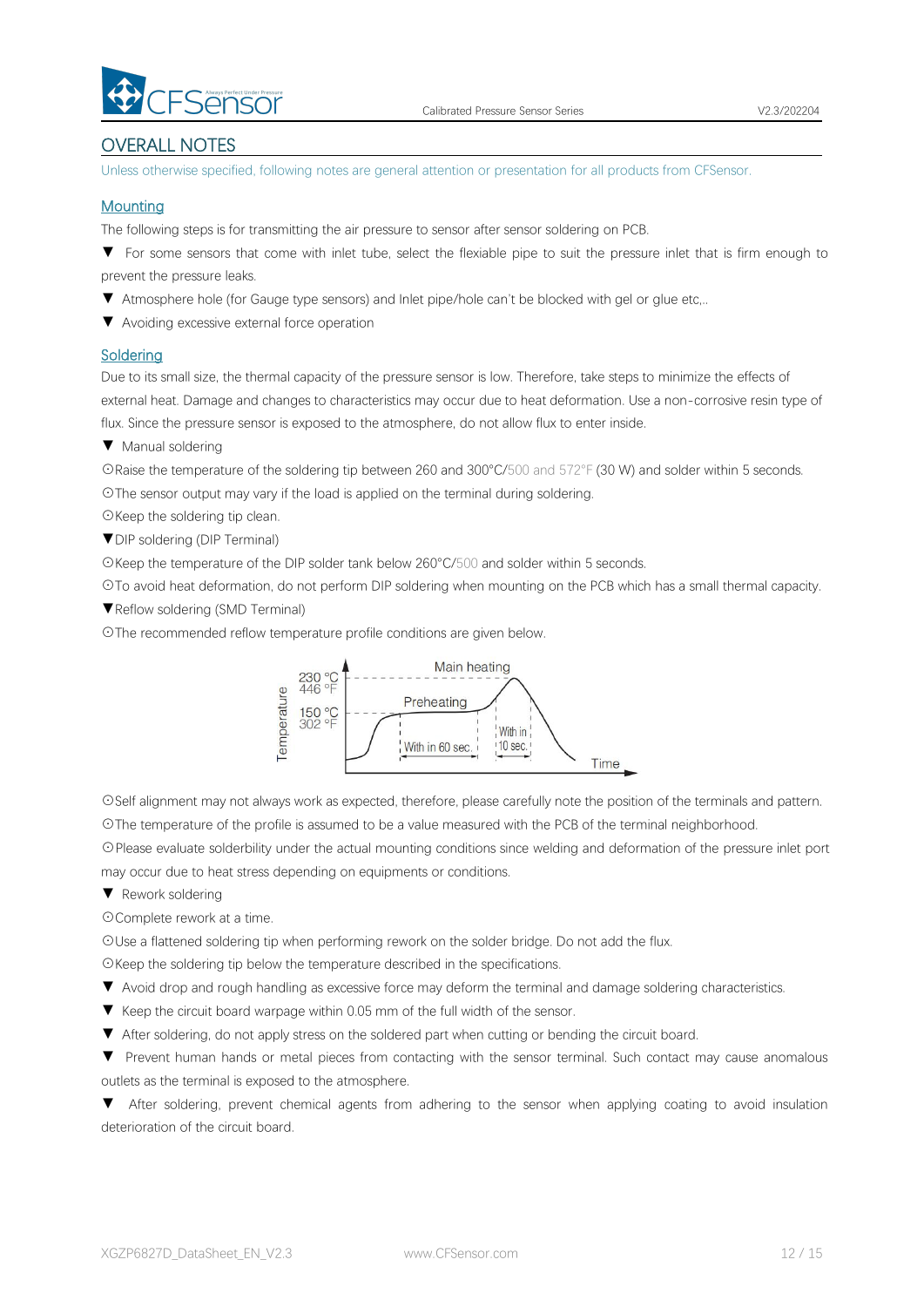

#### **Connecting**

▼ Correctly wire as in the connection diagram. Reverse connection may damage the product and degrade the performance.

▼ Do not use idle terminals(N/C) to prevent damages to the sensor.

#### **Cleaning**

▼ Since the pressure sensor is exposed to the atmosphere, do not allow cleaning fluid to enter inside from atmosphere hole (for Gauge type sensors) and inlet pipe.

▼ Avoid ultrasonic cleaning since this may cause breaks or disconnections in the wiring.

#### Environment

▼Please avoid using or storing the pressure sensor in a place exposed to corrosive gases (such as the gases given off by organic solvents, sulfurous acid gas, hydrogen sulfides, etc.) which will adversely affect the performance of the pressure sensor chip.

▼Since this pressure sensor itself does not have a water-proof construction(even available media can be liquid), please do not use the sensor in alocation where it may be sprayed with water, etc.

▼Avoid using the pressure sensors in an environment where condensation may form. Furthermore, its output may fluctuate if any moisture adhering to it freezes.

▼The pressure sensor is constructed in such a way that its output will fluctuate when it is exposed to light. Especially when pressure is to be applied by means of a transparent tube, take steps to prevent the pressure sensor chip from being exposed to light.

▼Avoid using pressure sensor where it will be susceptible to ultrasonic or other high-frequency vibration.

▼ Please keep the sensors sealed using static shielding bags on storage. The PINs of sensor(if have) may be black by oxidation under atmosphere environment if the materials include the oxidizable material, althought it wouldn't affect the sensor performance.

#### More Precautions

▼That using the wrong pressure range or mounting method mayresult in accidents.

▼The only direct pressure medium you can use is non-corrosive gas or air as illuminated above(Note: some sensors are compatible with liquid media). The use of other media, in particular, corrosive gases and liquid (organic solvent based, sulfurous acid based, and hydrogen sulfide based, etc.) or contains foreign substances will cause malfunction and damage.<br>Please do not use them and check with CFSensor.

▼The pressure sensor is positioned inside the pressure inlet. Never poke wires orother foreign matter through the pressure inlet since they may damage the sensor or block the inlet. Avoid use when the atmospheric pressure inlet(only for Gauge type pressure sensor) is blocked.

▼ Use an operating pressure which is within the rated pressure range. Using a pressure beyond this range may cause damage.

▼Since static charge can damage the pressure sensor, bear in mind the following handling precautions.

☉When storing the pressure sensor, use a conductive material to short the pins or wrap the entire sensor in aluminum foil. Common plastic containers should not be used to store or transport the sensor since they readily become charged.

⊙ When using the pressure sensor, all the charged articles on the bench surface and the work personnel should be grounded so that any ambient static will be safely discharged.

▼Based on the pressure involved, give due consideration to the securing of the pressure sensor.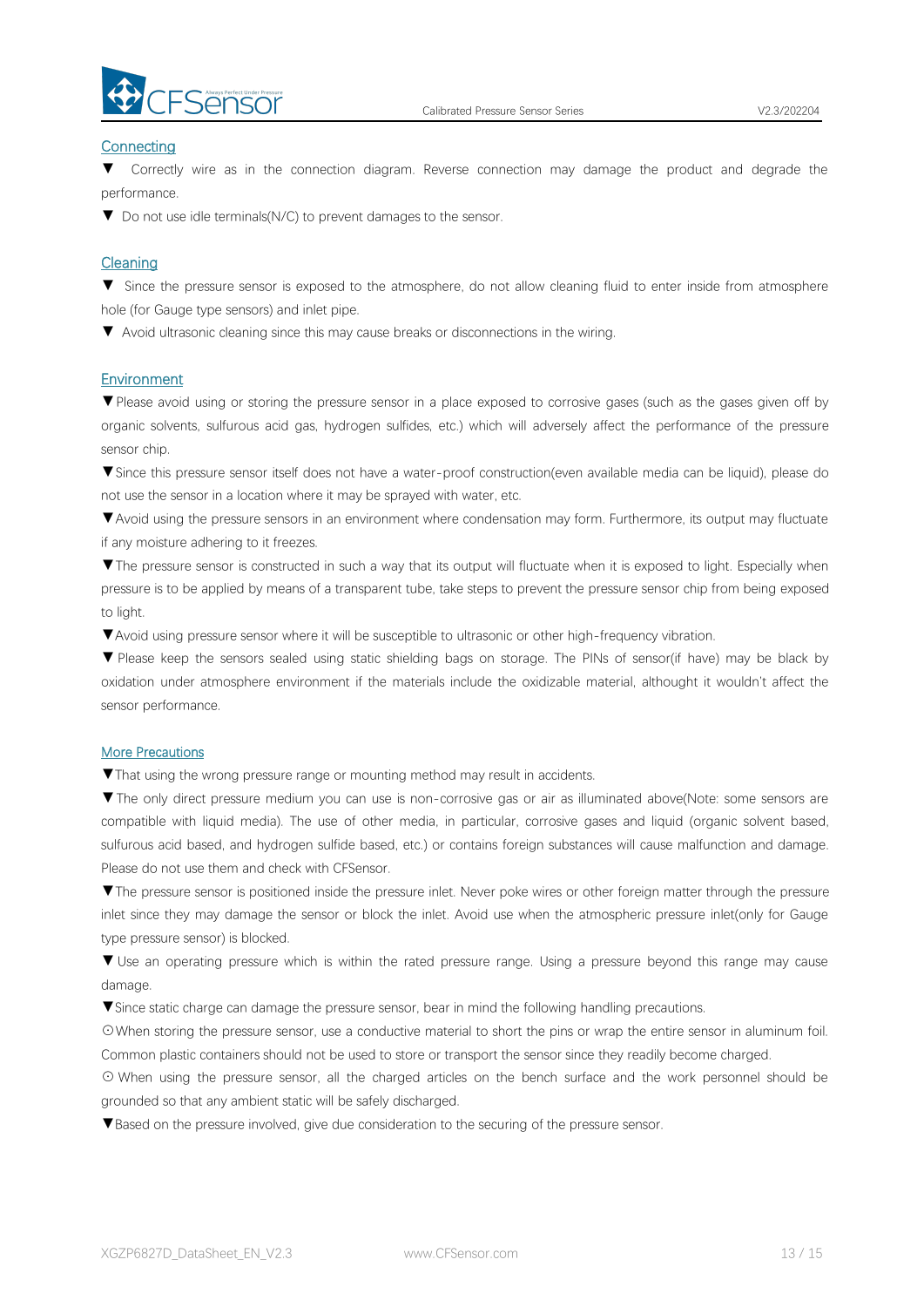

#### 【 SAFETY NOTES 】

Using these sensors products may malfunction due to external interference and surges, therefore, please confirm the performance and quality in actual use. Just in case, please make a safety design on the device (fuse, circuit breaker, such as the installation of protection circuits, multiple devices, etc.), so it would not harm life, body, property, etc even amalfunction occurs. To prevent injuries and accidents, please be sure to observe the following items:

●The driving current and voltage should be used below the rated value.

●Please follow the terminal connection diagram for wiring. Especially for the reverse connection of the power supply, it will cause an accident due to circuit damage such as heat, smoke, fire, etc.

●In order to ensure safety, especially for important uses, please be sure to consider double safety circuit configuration.

●Do not apply pressure above the maximum applied pressure. In addition, please be careful not to mix foreign matter into the pressure medium. Otherwise, the sensor will be discarded, or the media will blew out and cause an accident.<br>• Be careful when fixing the product and connecting the pressure inlet. Otherwise, accidents may occur due to

scattering and the blowing out of the media.

●If the sensor come with sharp PIN, please be careful not to hurt your body when using it.

#### 【 WARRANTY 】

The information in this sheet has been carefully reviewed and is believed to be accurate; however, no responsibility is assumed for inaccuracies. Furthermore, this information does not convey to the purchaser of such devices any license under the patent rights to the manufacturer. CFSensor reserves the right to make changes without further notice to any product herein. CFSensor makes no warranty, representation or guarantee regarding the suitability of its product for any particular purpose, nor does CFSensor assume any liability arising out of the application or use of any product or circuit and specifically disclaims any and all liability, including without limitation consequential or incidental damages. Typical parameters can and do varyin different applications. All operating parameters must be validated for each customer application by customer's technical experts. CFSensor does not convey any license under its patent rights nor the rights of others.

#### 【 CONTACT 】

#### **CFSensor**

14-15F/4Bldg High-Tech Park High-Tech Area Wuhu P.R.C.241000 Tel/Fax:+86 18226771331 Email:INFO@CFSensor.com

North America Ⅱ Europe Ⅱ Southeast Asia Ⅱ Middle East Ⅱ Latin America